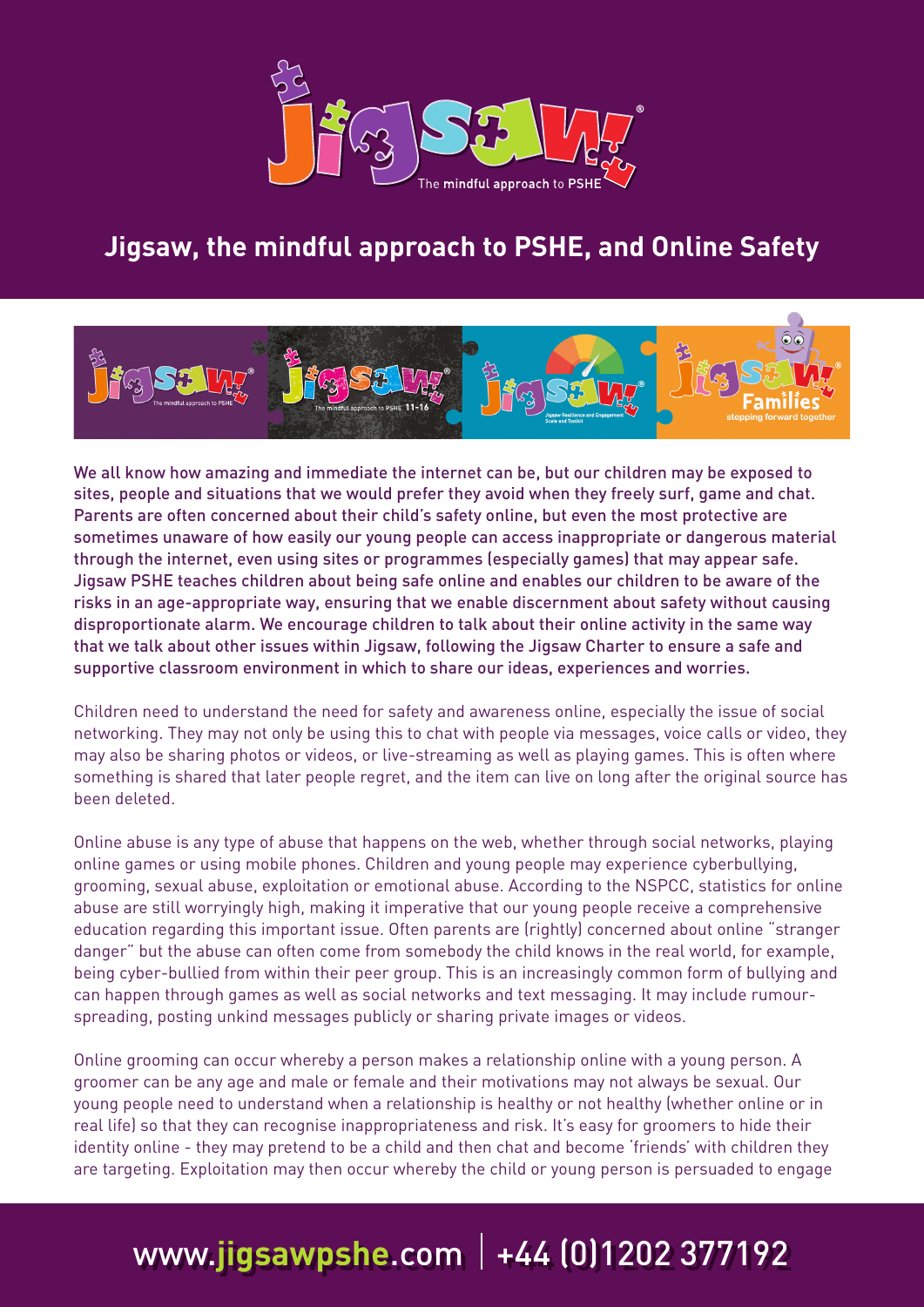in activities the groomer wants, send photographs of themselves, or give away personal and private details. Groomers may threaten to send images, video or copies of conversations to the young person's friends and family unless they continue to take part in the activities. More extreme types of grooming might be for sexual exploitation, for radicalisation into extremist organisations, or to coerce the young person into performing illegal activities such as drug supply and theft.

Children who have been abused or exploited in this way often fear speaking up because they feel ashamed or guilty. They sometimes don't even realise that they have been exploited. Children can often feel very trapped by online abuse as the abuser can reach them wherever they have access to the internet or messaging services and even safe places like their home or bedroom can no longer be detached. Therefore, it is vital that children and young people fully understand how to keep themselves safe online and what to do and who to speak to if they feel in any way uncomfortable. Jigsaw supports children in recognising and understanding this.

These statistics show us the scope of the problem:

- There are over 2 million Apps that can be downloaded on Android/Apple devices with an average of 6000 being created and added daily.
- There are 2.2 billion online gamers worldwide.
- 1 in 4 children have experienced something upsetting on a social networking site. (Source: Lilley, C., Ball, R. and Vernon, H. (2014) The experiences of 11-16 year olds on social networking sites.)
- Around 1 in 8 young people have been bullied on social media (Source: Ofcom (2017) Children and Parents: Media Use and Attitudes Report (PDF))
- 3 in 4 parents have looked for or received information or advice about how to help their child manage online risks (Source: Ofcom (2017) Children and parents: media use and attitudes report (PDF))
- Almost 1 in 4 young people have come across racist or hate messages online. (Source: Livingstone, S. (2014) Net children go mobile: the UK report: a comparative report with findings from the UK 2010 survey by EU Kids Online (PDF))
- There were over 2,200 counselling sessions with young people who talked in Childline about online sexual abuse online in 2017/18 (Source: Bentley, H. et al (2018) How safe are our children? The most comprehensive overview of child protection in the UK 2018. )

(source https://www.nspcc.org.uk/preventing-abuse/childabuse-and-neglect/online-abuse/facts-statistics/)

So how does Jigsaw address online safety? The grid below shows where and how frequently Jigsaw approaches the issues and supports our children in safely navigating their online world, while also balancing the positive aspects of the internet.

### www.**jigsawpshe**.com +44 (0)1202 377192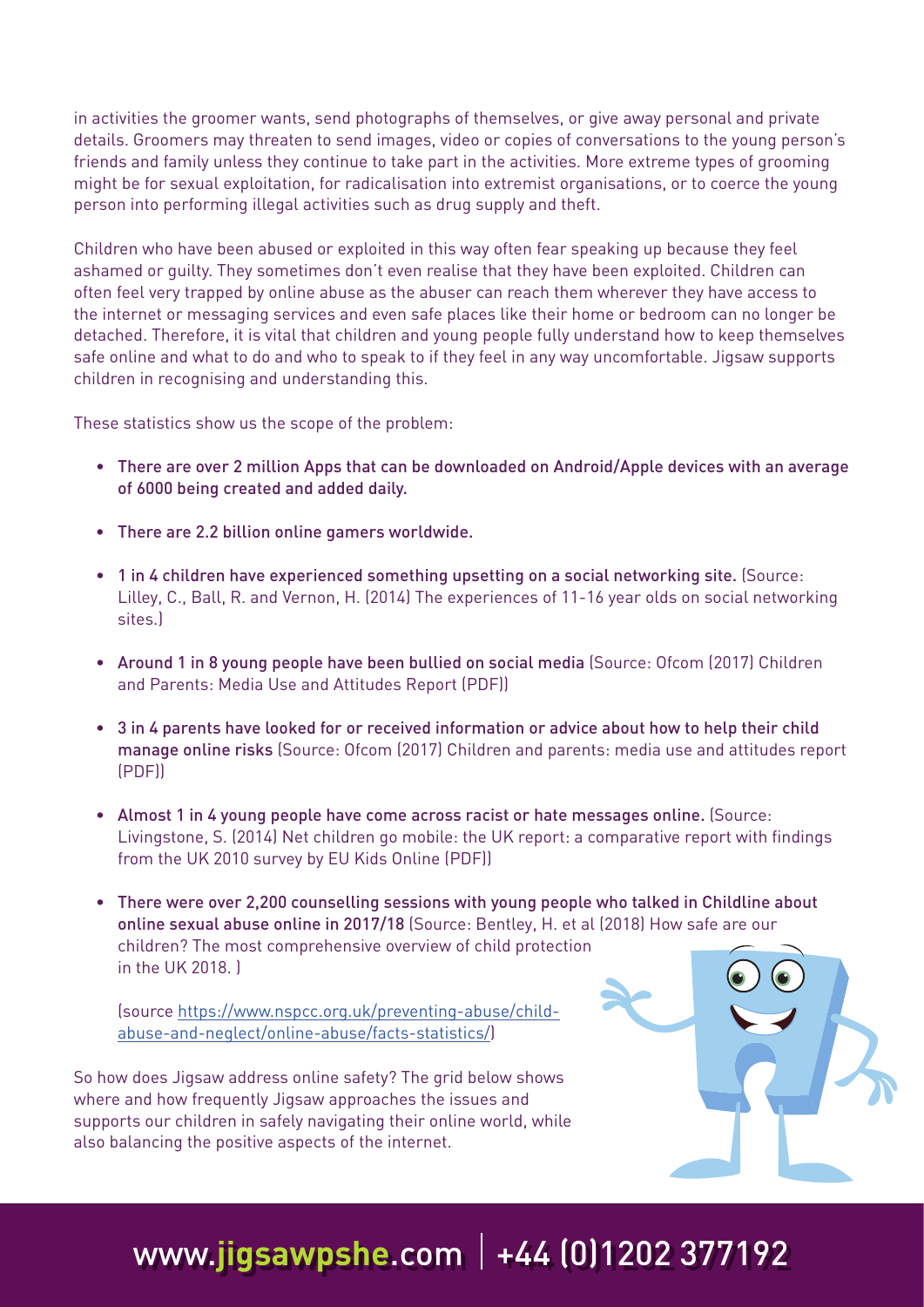**Jigsaw PSHE takes children's safety very seriously and addresses online safety throughout the primary year groups, as seen below.**

**Where is online safety covered in Jigsaw (2nd edition), either specifically or included in activities?**

**The six whole-school units of work in Jigsaw are shown below:**

BMIMW: Being Me in My World

Celebrating Difference

Dreams and Goals

Healthy Me

Relationships

Changing Me



| <b>BMIMW</b><br>ages                            | <b>Piece</b><br>(lesson) 1 | <b>Piece</b><br>(lesson) 2 | <b>Piece</b><br>(lesson) 3 | Piece<br>(lesson) 4 | Piece<br>(lesson) 5 | Piece<br>(lesson) 6 |
|-------------------------------------------------|----------------------------|----------------------------|----------------------------|---------------------|---------------------|---------------------|
| $5-6$                                           |                            |                            |                            |                     |                     |                     |
| $6 - 7$                                         |                            |                            |                            |                     |                     |                     |
| $7 - 8$                                         |                            |                            |                            |                     |                     |                     |
| $8 - 9$                                         |                            |                            |                            |                     |                     |                     |
| $9 - 10$                                        |                            |                            |                            |                     |                     |                     |
| $10 - 11$                                       |                            |                            |                            |                     |                     |                     |
| $11 - 12$<br>(P7 Scotland)                      |                            |                            |                            |                     |                     |                     |
| <b>Celebrating</b><br><b>Difference</b><br>ages | Piece 1                    | Piece 2                    | Piece 3                    | Piece 4             | Piece 5             | Piece 6             |
| $5-6$                                           |                            |                            |                            |                     |                     |                     |
| $6 - 7$                                         |                            |                            |                            |                     |                     |                     |
| $7 - 8$                                         |                            |                            |                            |                     |                     |                     |
| $8 - 9$                                         |                            |                            |                            |                     |                     |                     |
| $9 - 10$                                        |                            |                            |                            |                     |                     |                     |
| $10 - 11$                                       |                            |                            |                            |                     |                     |                     |
| $11 - 12$<br>(P7 Scotland)                      |                            |                            |                            |                     |                     |                     |
| <b>Dreams &amp;</b><br><b>Goals</b><br>ages     | Piece 1                    | Piece 2                    | Piece 3                    | Piece 4             | Piece 5             | Piece 6             |
| $5-6$                                           |                            |                            |                            |                     |                     |                     |
| $6 - 7$                                         |                            |                            |                            |                     |                     |                     |
| $7 - 8$                                         |                            |                            |                            |                     |                     |                     |
| $8 - 9$                                         |                            |                            |                            |                     |                     |                     |
| $9 - 10$                                        |                            |                            |                            |                     |                     |                     |
| $10 - 11$                                       |                            |                            |                            |                     |                     |                     |
| $11 - 12$<br>(P7 Scotland)                      |                            |                            |                            |                     |                     |                     |

www.jigsawpshe.com | +44 (0)1202 377192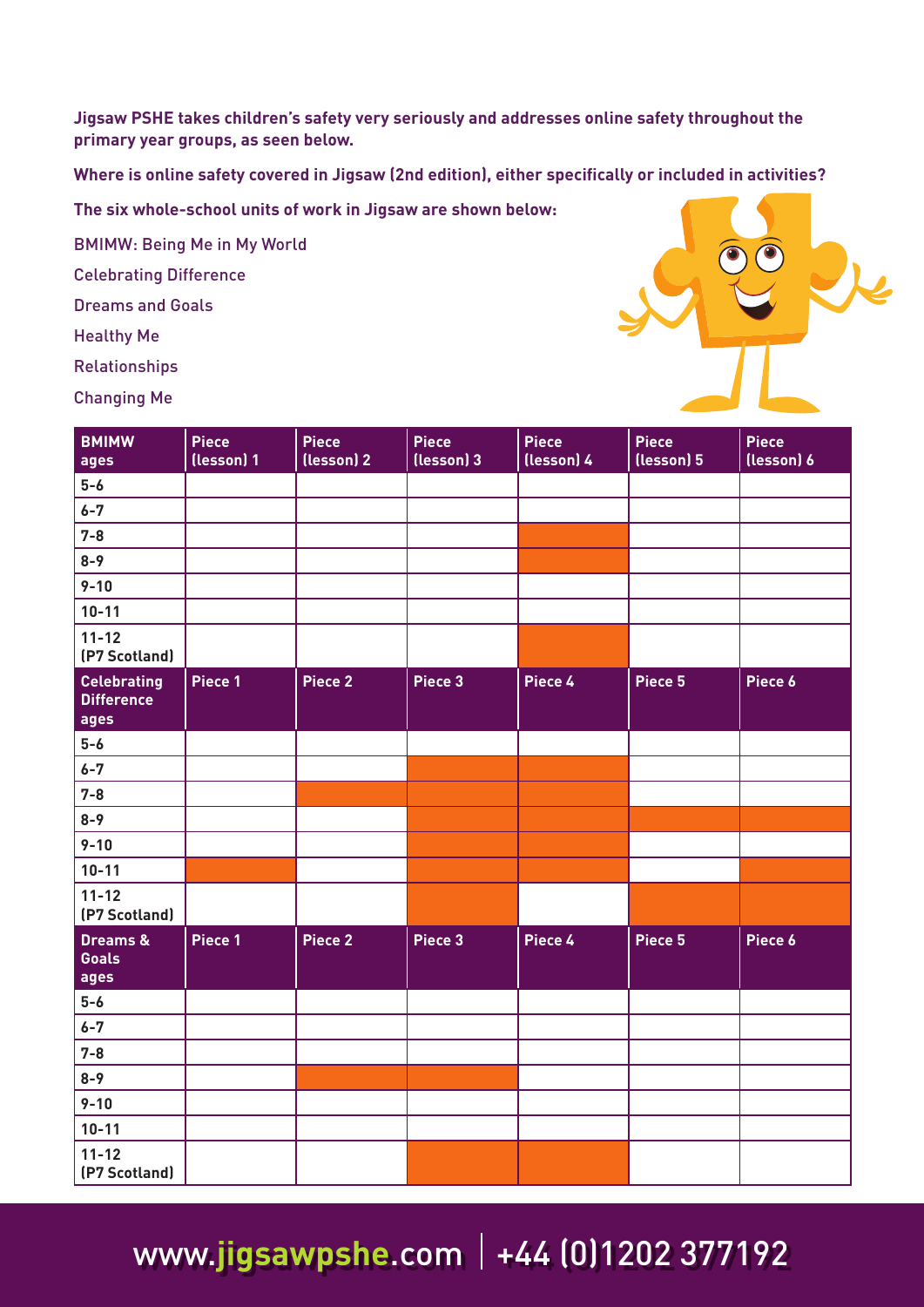| <b>Healthy Me</b><br>ages  | Piece 1 | Piece 2            | Piece 3 | Piece 4 | Piece 5 | Piece 6 |
|----------------------------|---------|--------------------|---------|---------|---------|---------|
| $5-6$                      |         |                    |         |         |         |         |
| $6 - 7$                    |         |                    |         |         |         |         |
| $7 - 8$                    |         |                    |         |         |         |         |
| $8 - 9$                    |         |                    |         |         |         |         |
| $9 - 10$                   |         |                    |         |         |         |         |
| $10 - 11$                  |         |                    |         |         |         |         |
| $11 - 12$<br>(P7 Scotland) |         |                    |         |         |         |         |
| Relationships  <br>ages    | Piece 1 | Piece <sub>2</sub> | Piece 3 | Piece 4 | Piece 5 | Piece 6 |
| $5-6$                      |         |                    |         |         |         |         |
| $6 - 7$                    |         |                    |         |         |         |         |
| $7 - 8$                    |         |                    |         |         |         |         |
| $8 - 9$                    |         |                    |         |         |         |         |
| $9 - 10$                   |         |                    |         |         |         |         |
| $10 - 11$                  |         |                    |         |         |         |         |
| $11 - 12$<br>(P7 Scotland) |         |                    |         |         |         |         |
| <b>Changing Me</b><br>ages | Piece 1 | Piece <sub>2</sub> | Piece 3 | Piece 4 | Piece 5 | Piece 6 |
| $5-6$                      |         |                    |         |         |         |         |
| $6 - 7$                    |         |                    |         |         |         |         |
| $7 - 8$                    |         |                    |         |         |         |         |
| $8 - 9$                    |         |                    |         |         |         |         |
| $9 - 10$                   |         |                    |         |         |         |         |
| $10 - 11$                  |         |                    |         |         |         |         |
| $11 - 12$<br>(P7 Scotland) |         |                    |         |         |         |         |

As well as those covered in activities within generic lessons such as "how to deal with bullying" which includes cyber-bullying, specific online topics within Jigsaw include:

- Keeping safe online and who to go to for help
- Learning to discern what is real/ fake, and safe/unsafe
- Rights and responsibilities online
- Online gaming and gambling
- Reducing screen time
- Dangers of online exploitation



# www.**jigsawpshe**.com +44 (0)1202 377192